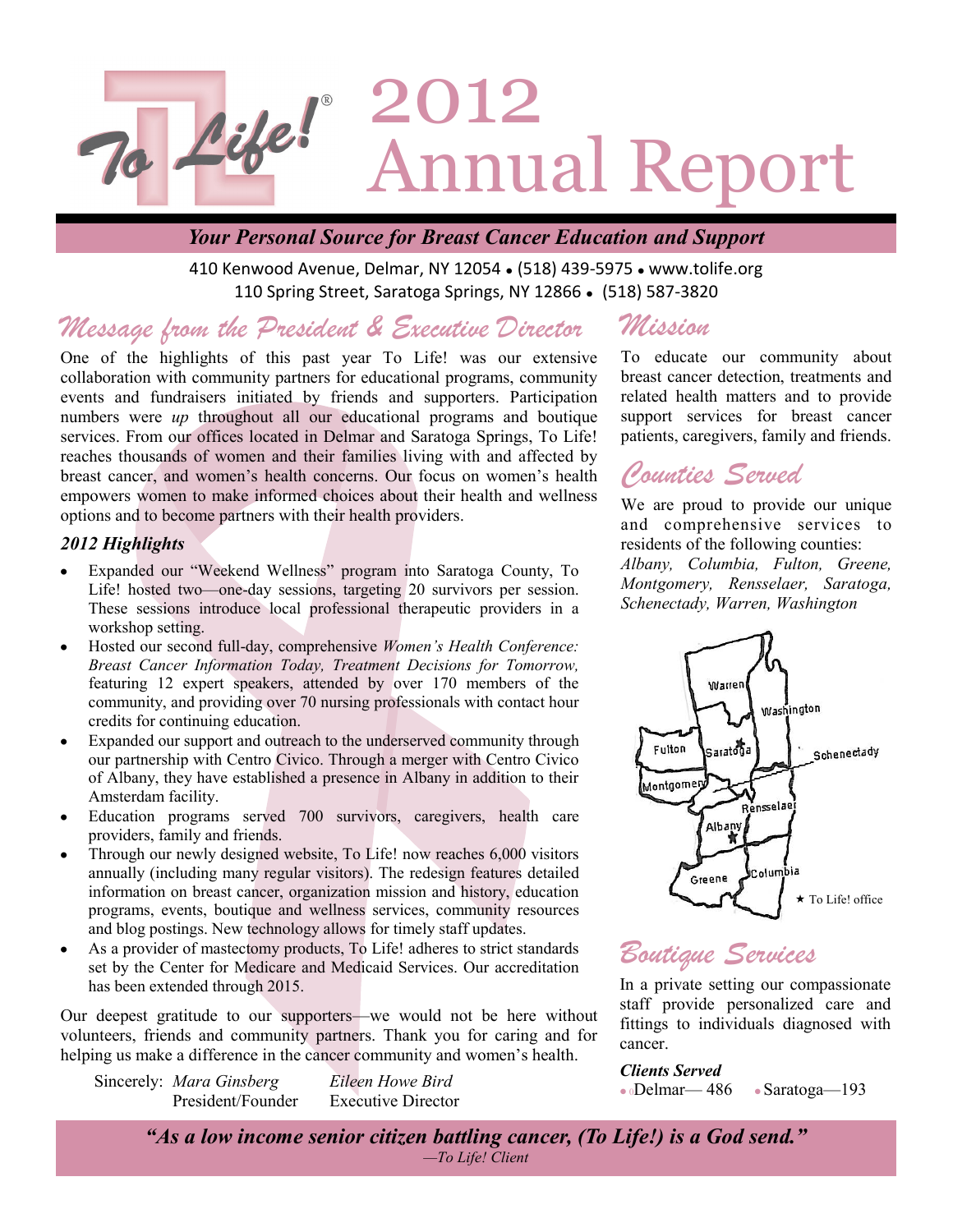# **2012 Annual Report Page 2**

*Education Programs*

Each year To Life! sponsors a number of education forums, facilitated by experienced medical professionals, wellness experts and cancer survivors. These programs are offered **free of charge**, which is made possible in part through grant funding from the NYS Department of Health and Susan G. Komen NENY Affiliate.

Media advertising, newsletter advertising, and e-mail alerts to breast cancer clients and health care professionals throughout the community, promote all programs.

#### **Total attendance for ten programs in 2012 was over 700.**

**January 6: Three Kings Breakfast, Centro Civico**

Presented in partnership with Centro Civico, Amsterdam. Holiday breakfast and breast health education program.

**January 25: Managing Side Effects with Complimentary Therapy**  Presented at the Bethlehem Town Hall by Dr. Ronald Stram, Center for Integrative Therapy.

#### **May 17: Living with Breast Cancer: In Pursuit of Wellness**

Presented in partnership with the Nancy B. Clemente Fund and the Cancer Treatment Center at Samaritan Hospital at the Century House in Latham. Guest speakers included Nancy B. Clemente, Lorraine A. Calleri, and Judy Rosch.

#### **April 14: Weekend Wellness with To Life!**

Presented at To Life! office in Saratoga Springs. Guest speaker Gayle LaSalle, personal leadership facilitator, led an enlightening empowerment discussion. Krista Spohr from the Breathing Room led our Yoga Session.

#### **June 2: Weekend Wellness with To Life!**

Presented at To Life! office in Saratoga Springs. Gayle LaSalle, personal leadership facilitator; Mary  $Chamberlain:$   $Adirondack$ Acupuncture, and Yoga with Jenny Randall served as our guest speakers.

#### **July 12: It's Easy Being Green: Raw Foods Cooking Class**

Presented in the Delmar To Life! kitchen, with Caryn Livia Halle, Certified raw foods chef and nutrition counselor.

#### **October 20: Weekend Wellness with To Life!**

Offered at To Life! office in Saratoga Springs. Guest speakers included Patricia Tschannen with Medication; Kimberly Marks; Eden Energy Medicine; and Nini Gridley, Bach Flower.

**November 9: Breast Cancer and Hispanic Women—Engagement & Information** 

Presented at Centro Civico in Amsterdam.

### *BSE Instruction (Breast-Self Examination)*

Breast health workshops are presented free of charge throughout the community with the goal of providing awareness of breast health, general women's health and early detection. During 2012, To Life! provided BSE training and held workshops for "train the trainer", successfully training 4 new breast health mentors.

cancer and vitamin D research, and new developments in breast surgery.

*Premier Annual Programs*

**Odds**

This program was held at the Gideon Putnam in Saratoga. Presentations by: Dr. JoEllen Welsh, University at Albany, Vitamin D and breast cancer; Dr. Arvind Mahatme, breast surgeon, St. Peter's Hospital; Connie Bramer, local author and breast cancer survivor.

#### **December 4: Second Annual Women's Health and Wellness Conference: Breast Cancer Information Today, Treatment Decisions for Tomorrow**

This full-day, comprehensive conference (including lunch) was held at the New York State Nurses Association in Latham. Keynote Address by Dr. Douglas Conklin, Cancer Genomics Research. Featured Presentations by: Dr. Maureen Killackey, Memorial Sloan-Kettering Cancer Center, Cancer Linkages; Dr. Ann Carey Tobin, Partners in Healing, Inflammation; Luba Djurdjinovic, Ferre Institute, Inc., Genetic Testing; and Brenda Tholin, survivor. Breakout session

presenters: Dr. Donna Pietrocola, Dr. Ronald Stram, Dr. Thomas Andersen, Jennifer Ives, Ladan Alomar, MS. and Tom Bojarski.

*"To Life! is a wonderful place. The staff are so pleasant and helpful. A woman feels good about herself after a visit to To Life! "—To Life! Client*



**August 8: 14th Annual Beat the** 

Exploring the latest information on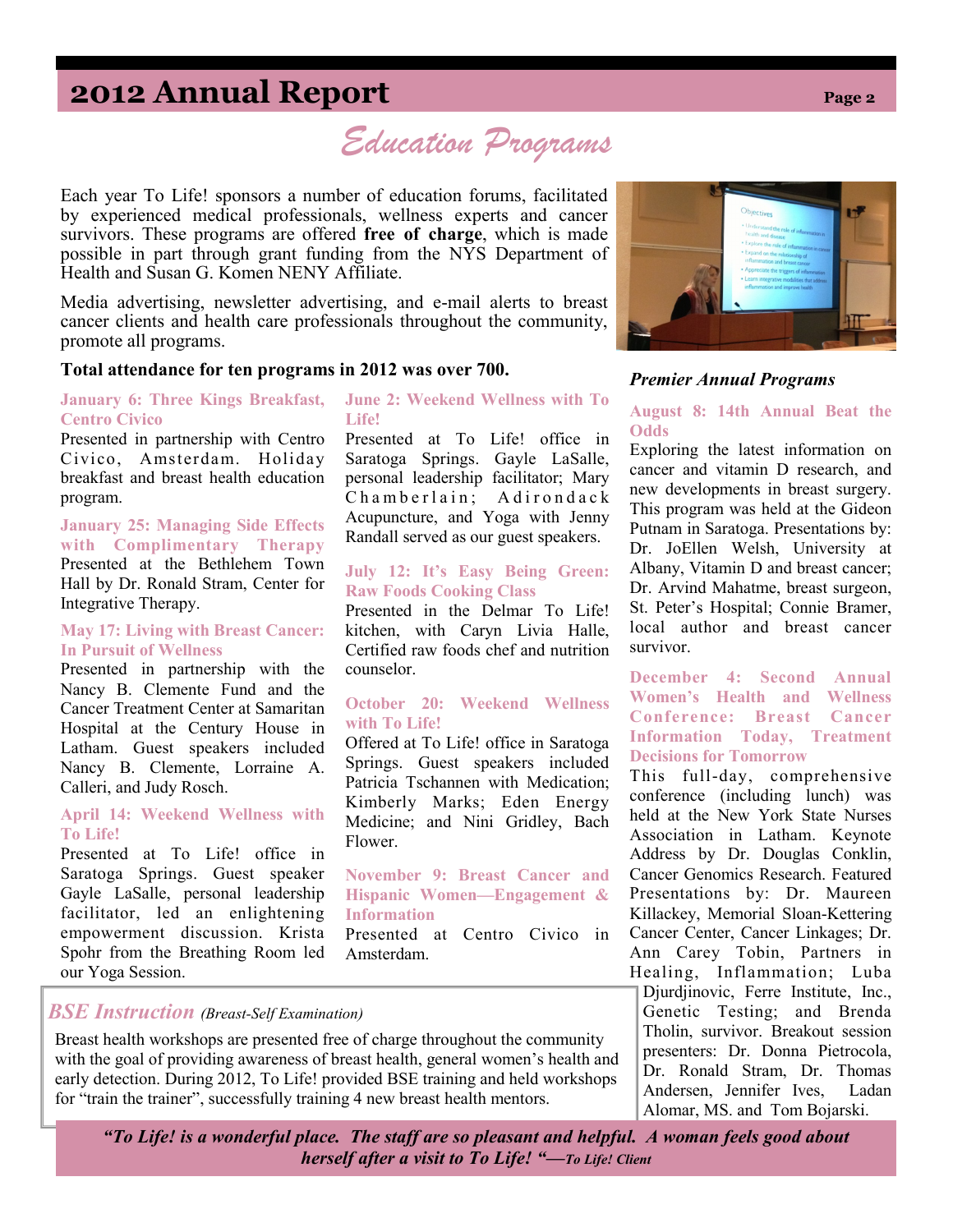# **2012 Annual Report Page 3**

*All To Life! support services are offered free of charge on ongoing basis throughout the year.*

### *ACE Support Groups (Awareness, Connection & Education)*

Providing support, information and resources, and networking for women in treatment and past treatment, (and their family members, partners and caregivers). In Delmar, **8 individuals**  meet the third Wednesday of the month, with over **50 contacts** being made. This group is facilitated by Deb Nozik. Our Saratoga support group has been very well received with **20 individuals served and 172 contacts**  made throughout the year. This group, lead by Brenda Tholin (breast cancer survivor) and Renee Russell from Saratoga Hospital, meets monthly on the third Tuesday of each month. We also sponsor a support group for newly diagnosed women meeting on the fourth Thursday of the month.

# *Support Services*

### *Mentors*

The mentoring program links a newly diagnosed woman with a breast cancer survivor offering emotional support. In 2012, **over 40 mentors** were available to provide one-on-one mentoring to women throughout To Life! ten county area.

### *Breast Health Mentor*

Through our partnership with Centro Civico, To Life! has effectively extended our outreach to underrepresented minorities. Breast Health Mentor, Carmen Rodriguez, (based at Centro Civico) continues her outreach to provide health/ wellness counseling services. Centro Civico now has an office in downtown Albany, which has aided our efforts to support community health needs. Outreach included 11 presentations throughout the year with **32 women** directly served. Support for this outreach provided by Susan G. Komen NENY Affiliate.

### *Wellness from Within*

Complementary wellness therapies for patients, survivors and caregivers.

**Healing Touch Volunteer** Shirley Unser

**Reiki Volunteer**  Judy Rosch

## *Health Fairs*

Health fairs present valuable opportunities to showcase our valuable services; to educate the community on breast health and early detection; and to provide information on boutique services and products. In 2012, **over 5,400** participants attended the following locations:

- *Komen Race for the Cure*
- *NYS Thruway Authority*
- *Troy City School District*
- *OSC EAP NYSDEC*
- *NYSDOH EAP SEFA*

# *To Life! Program Revenue Sources 2012\**

To Life! extends heartfelt gratitude to the individuals, corporations, foundations, volunteer groups and friends who have contributed their time, talent and precious resources, enabling us to provide breast cancer and women's health and wellness education and support



*"I felt very comfortable from the moment I entered until I left. A very friendly, professional attitude at all times"—To Life! Client*